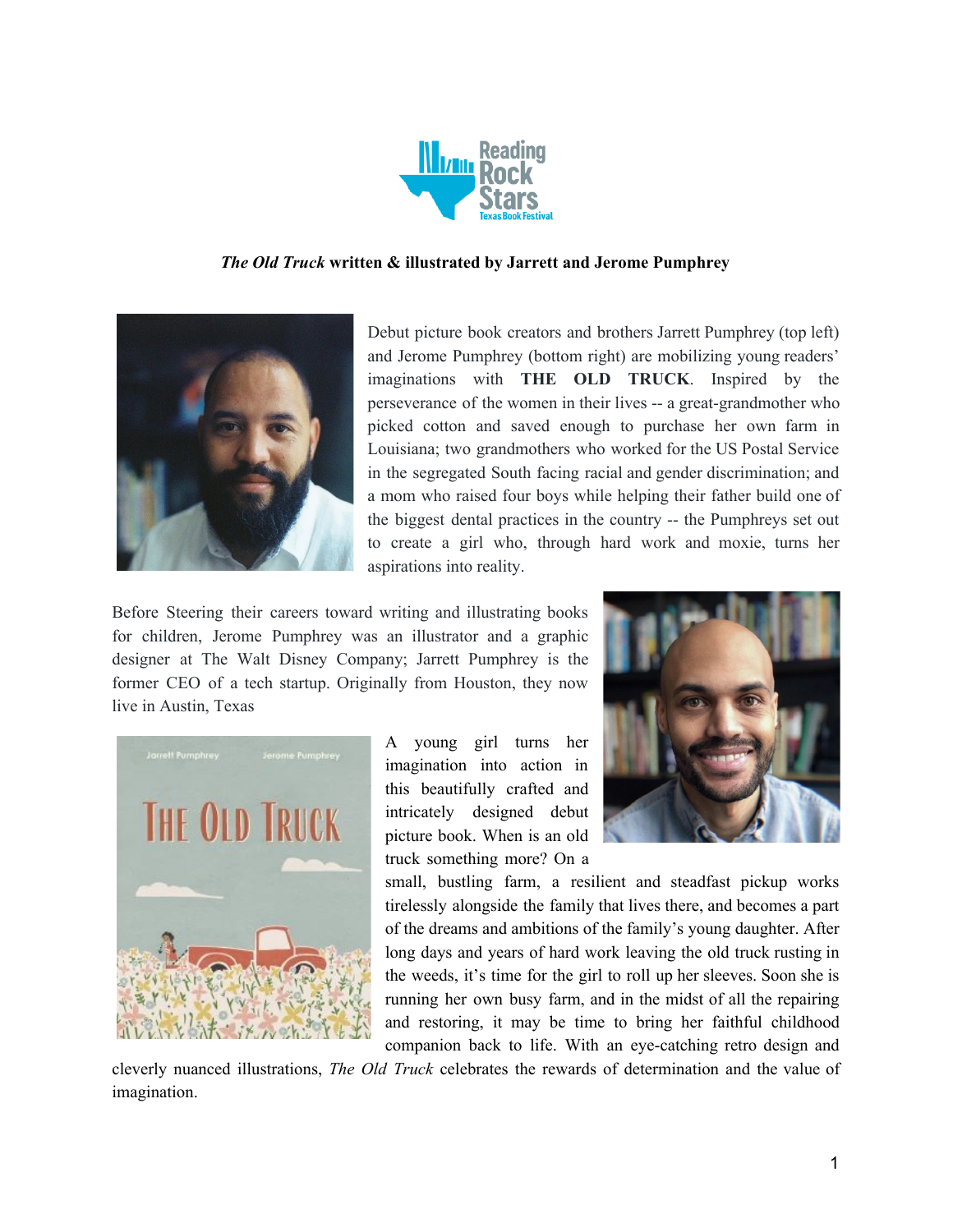# **RRS connection to TEKS: Please refer to TEKS for English Language Arts and Reading**

- *● Comprehension skills*
- *● Response skills*
- *● Author's purpose and craft*
- *● Composition I: listening, speaking, reading, writing, and thinking using multiple texts--writing process.*
- *● Composition II: listening, speaking, reading, writing, and thinking using multiple texts--genres.*
- *● Inquiry and research*

### **Relevant Vocabulary:**

- Resilience
- Perseverance
- Hard work
- Dreams
- Hope
- Aspiration
- Determination
- Imagination
- Family

## **Pre-reading engagement:**

- What does an author do?
- Think about the title of the book? What does it tell us about the book?
- What do you think the book will be about?
- What does an illustrator do?
- Look at the artwork. What do you see? How does the artwork make you feel?
- What techniques do you think they used to create these images?
- Read the author's biography together. What did you learn about the brothers?
- Draw a picture of your car, home, or family. What makes it so special?

### **While/post reading engagement:**

- What characters make up this family?
- How would you describe the truck? Why?
- What kind of place does she call home?
- What are trucks normally used for?
- But when in the old truck dreamed, what kinds of things did it become?
- Make a prediction! What do you think will happen to the truck now that it's getting older?
- Pay attention to the girl. What changes do you notice about her from the beginning of the story?
- How would you describe the girl? Why?
- Think about a time you've fixed something or helped someone fix something. Turn and tell a friend sitting near you why you fixed it and how you felt after you fixed it.